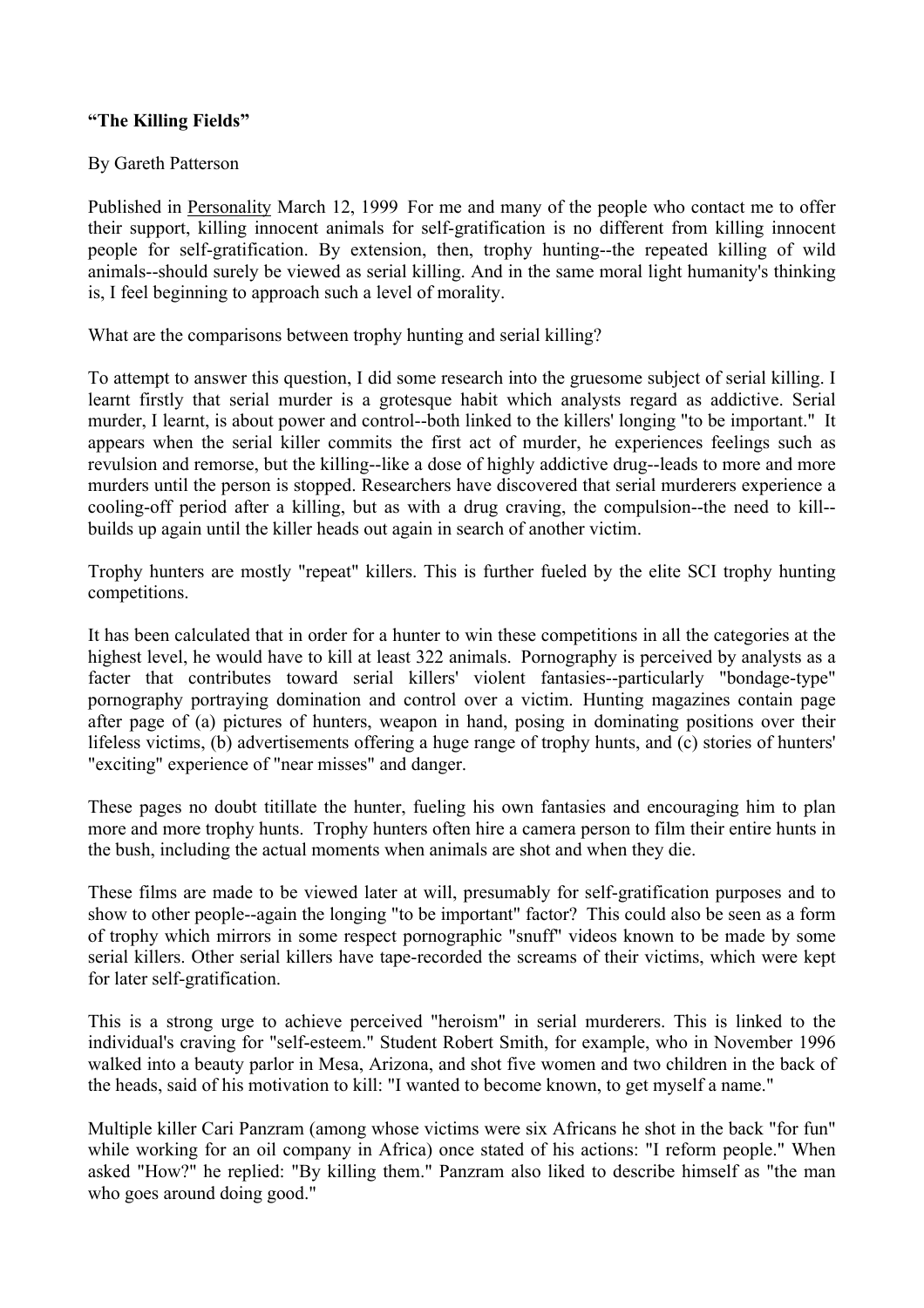The "Stockwell Strangler" of South London in the mid-1980s who told police he wanted to be famous is another example of how the serial killer clearly confuses notoriety for fame. Are the trophy hunter's killings linked to the serial killer's addiction to murder, to achieve what is perceived to be heroism, to deep-rooted low self-esteem, to wanting to be famous - the "name in the trophy book"?

Certainly one could state that, like the serial killer, the trophy hunter plans his killing with considerable care and deliberation. Like the serial killer he decides well in advance the "type" of victim - i.e. which species he intends to target. Also, like the serial killer, the trophy hunter plans with great care where and how the killing will take place - in what area, with what weapon.

What the serial killer and trophy hunter also share is a compulsion to collect "trophies" or "souvenirs" of their killings.

The serial killer retains certain body parts or other "trophies … for much the same reason as the big game hunter mounts the head and antlers taken from his prey … as trophies of the chase," according to Colin Wilson and Donald Seaman in The Serial Killers, a book on the psychology of violence.

In The Serial Killers, the authors wrote about Robert Hansen, an Alaska businessman and big-game enthusiast who hunted naked prostitutes through the snow as though they were wild animals, then shot them dead. Hansen would point a gun at his victim, order her to take off all her clothes, and then order her to run.

He would give his victims a "start" before stalking them. The actual act of killing his victims, Hansen once said, was an "anti-climax" and that "the excitement was in the stalking". How many times have I heard trophy hunters describing their actions in similar terms? "No, hunting isn't just about killing," they say. "It's also about the stalk, the build-up to the kill".

Hansen was a trophy hunter, who, according to Wilson and Seaman, had achieved "celebrity by killing a Dall sheep with a crossbow". He also trophy hunted women but, as a married man with a family, he couldn't put his human trophies next to those elk antlers and bear skins in his den.

As an alternative, Hansen, it was revealed, took items of jewelry from his victims as "trophies" and hid these in his loft so that, as with his animal trophies, he, the hunter, could relive his fantasyinspired killings whenever he wished to.

According to Wilson and Seaman, Jack the Ripper cut off one victim's nose and breasts and "as if they were trophies, displayed them on a bedside table, together with strips of flesh carved from her thighs". Jewelry, body parts, clothing such as underwear and so on, are all known "trophies" of the serial killer.

One serial killer flayed his victim and made a waistcoat from the skin as a "souvenir" or "trophy".

What could the non-hunting wives, girlfriends, brothers, sisters, mothers, fathers and children reveal of the nature and behaviour of a hunter in the family? Could they reveal that the hunter had a very disturbed childhood?

Almost half the serial killers analysed during behavioural research were found to have been sexually abused in childhood. Environmental problems early in life manifest in many cases in